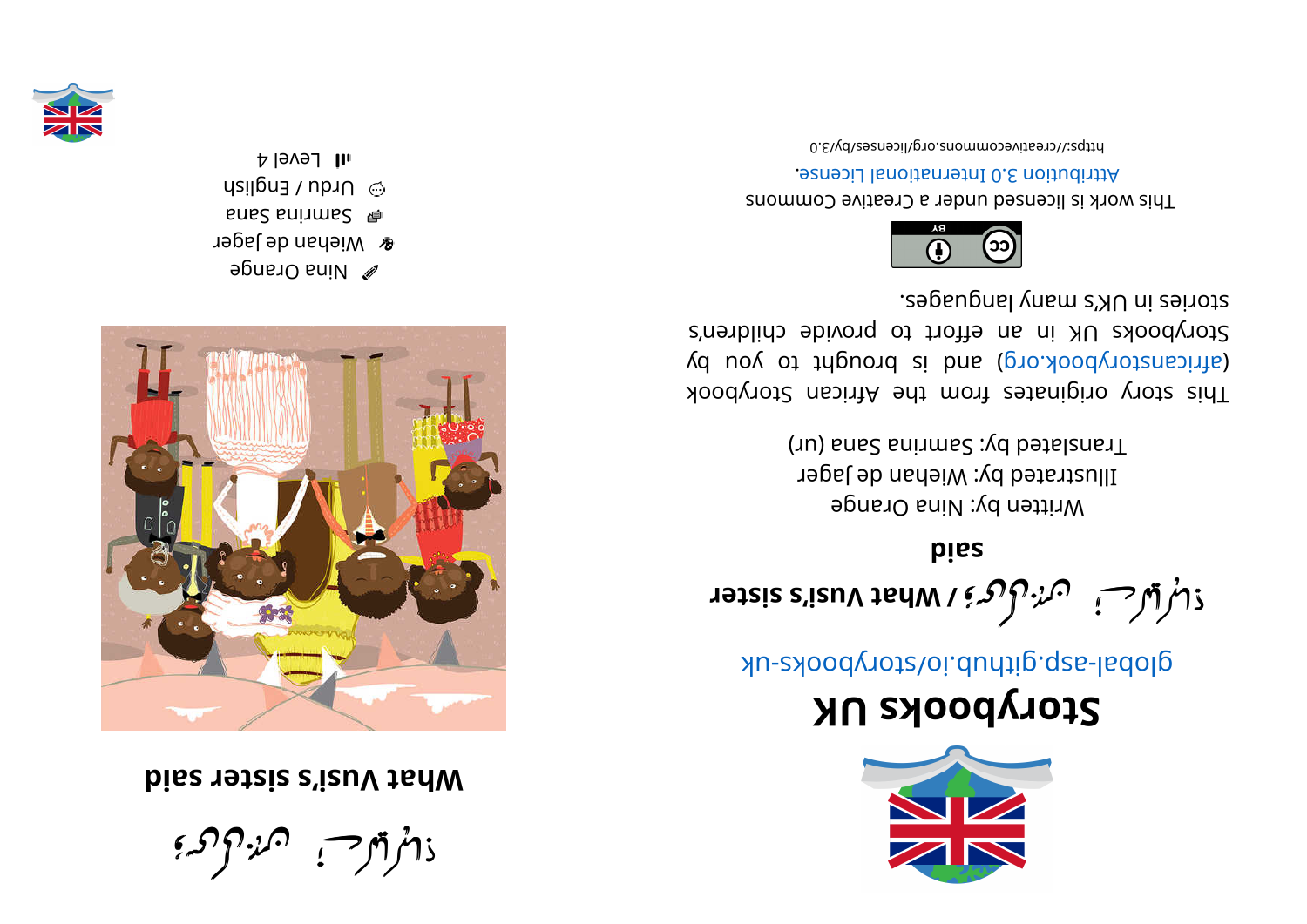

ایک صح یوسی کی نانی پسنے اُسے بلایا،یوسی، مہربانی کر کے یہ انڈہ ایہ ہے امی او کے پاس لے جاو۔ وہ تہہاری بہن کی شادی کے لیے ایک مڑا کدیک بدانا چاہ<sup>ت</sup>ے ہیں۔  $\cdots$ 

Early one morning Vusi's granny called him, "Vusi, please take this egg to your parents. They want to make a large cake for your sister's wedding."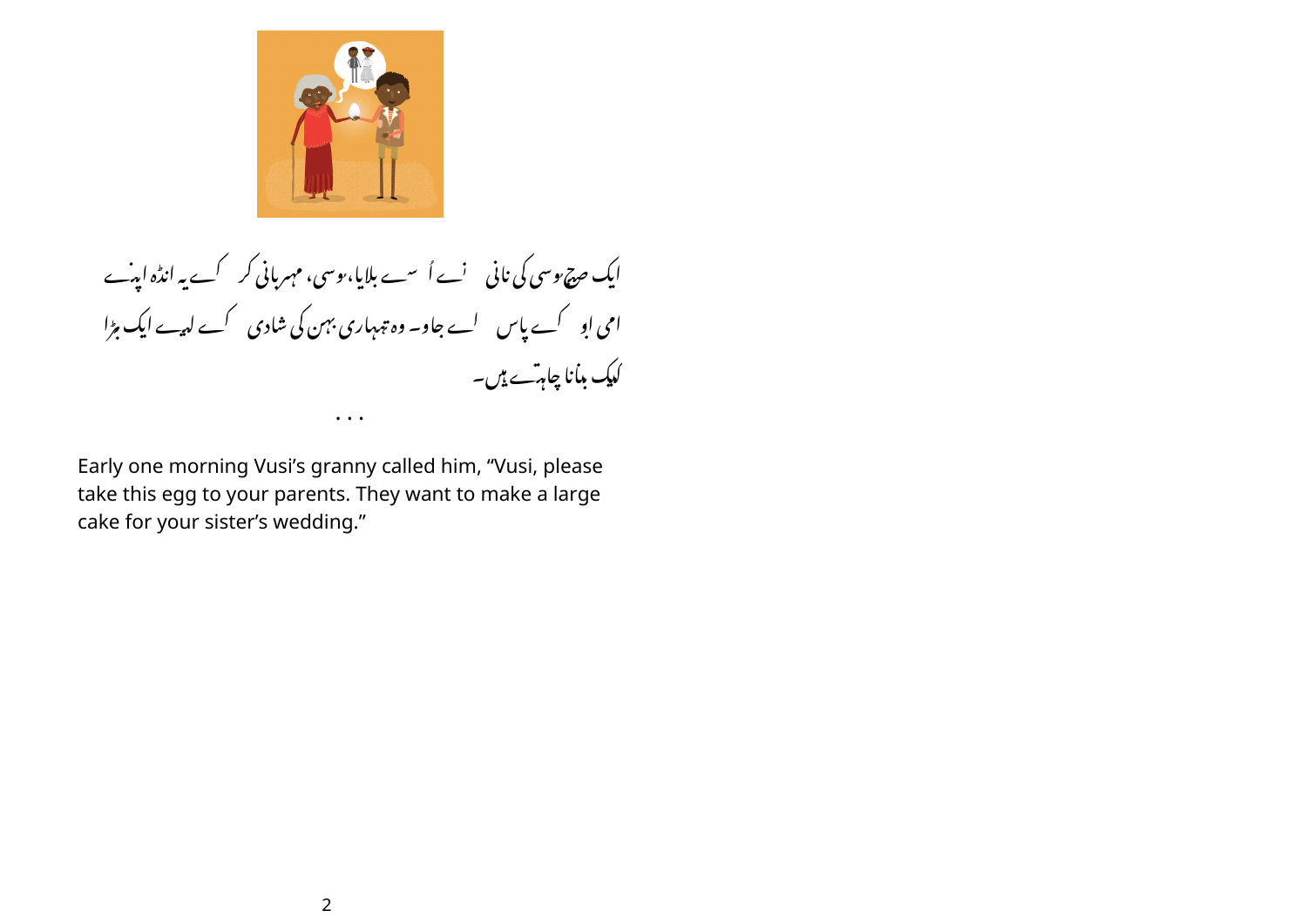

۔ ایل ٹ ٹی ایمزا ۔ابرا جے بوت نارا الغيوه مندا ت مع من السيس المعنى المستنار المستنار المستنار المن المن المن المن المن المن ا رکھيەنجو لاھسىس رائم مى مەرجىمىن مەھلىق كەستىم كەن مەماي كەستىرا

The egg broke. One boy grabbed the egg from Vusi and shot it at a tree. On his way to his parents, Vusi met two boys picking fruit.



-ٻيرڪس گري ان من المقاملة حسيد المواطنة بم يون، حس<sub>ار ال</sub>محمد المعنى المعنى المستخرجة المستخرجة المستخرجة المستخرجة المستخر حسبثوا بالواب اساعهون محجبي فسالا يستشهر المن المنه المسلسل والملحف والمحبرات سوثل مساحسة والتدبيب المتنبذ والجمير لوثيا والحاكم وسيستعل والمنينة وستعلم لألصبه حسكة هديم المراجع المستحمد المستعرض متفادي بهدئ والمنادر المراهيمي

so that's what Vusi did. put on your smart clothes and let's celebrate this day!" And about the cake! We are all here together, I am happy. Now brother, I don't really care about gifts. I don't even care yusi's sister thought for a while, then she said, "Vusi my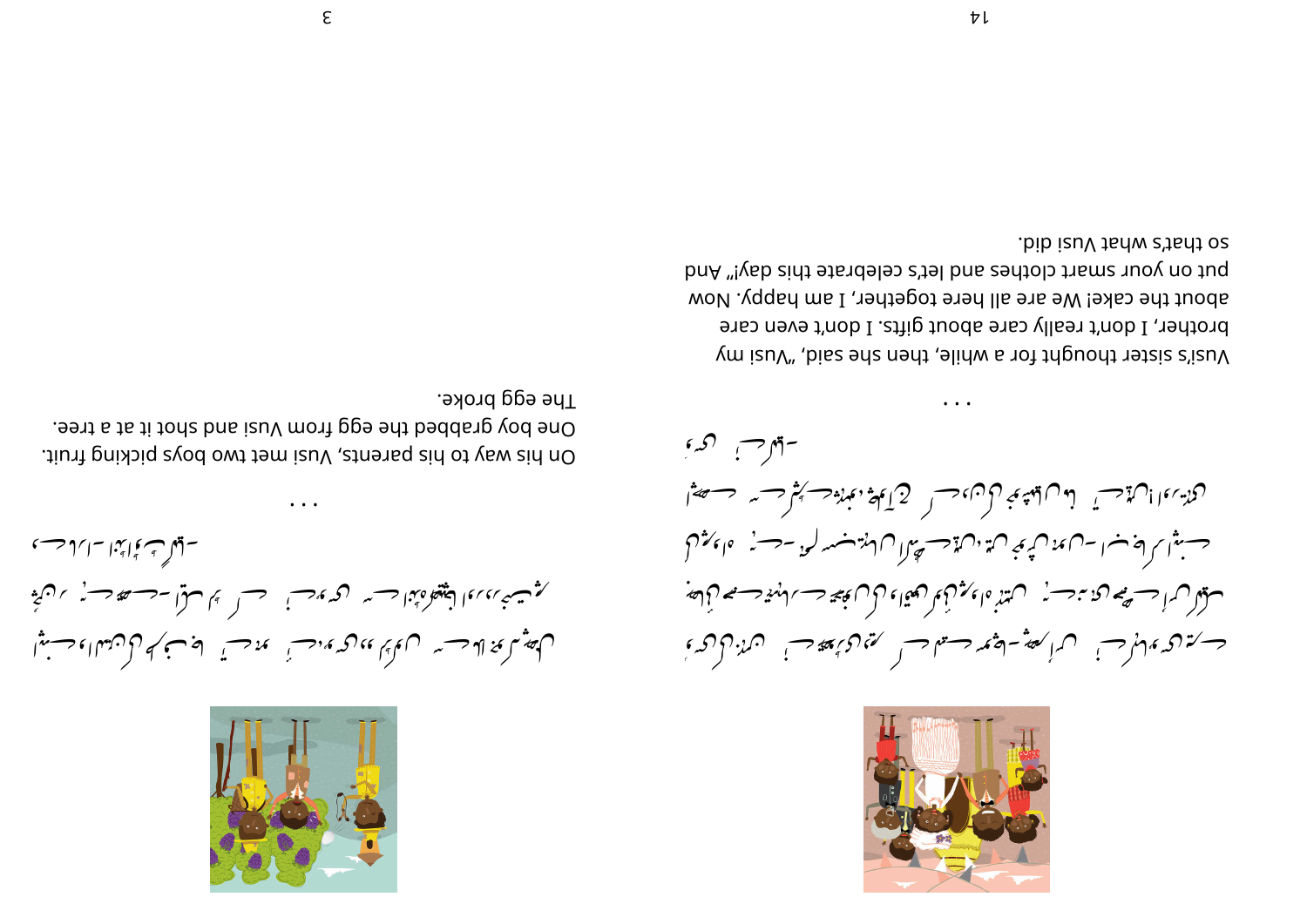

یہ تم غیرے کیا کیا؟ یوسی رویا! یہ انڈہ کیک گرے لہے تھا۔ کیک میری بہن کی شادی کے لیے تھا۔ میری بہن کیا کہے گی اگر اُس کی شادی مر کیک نہ ہوا؟

"What have you done?" cried Vusi. "That egg was for a cake. The cake was for my sister's wedding. What will my sister say if there is no wedding cake?"



اب میں کدا کروں؟یوسی روبا! وہ گا گئے جو ہھاگ گئی ایک تحفہ بیوں اُس گھاس <sup>ا</sup>ے حی<sup>ص</sup>ے وہ گھاس اس لی<sub>س</sub>ے دی ک<sub>ا</sub>ہ نکہ اُنہوں لیے حی<sup>ص</sup>ے بھ<sup>ل</sup> چنہ ے والوں کی طرف سے دی گ<sub>ی</sub>ں چھڑی کو توڑ دیا تھا۔ پھ<sup>ل</sup> چنہ ے والوں نے ۔<br>می<sup>ص</sup>ب وہ چھڑی اس لی<sub>س</sub>ے دی ک**ی**ونکہ اُنہوں نے کیک کے لی<sub>س</sub>ے انڈا وز دیا تھا۔ کدیک شادی کے لیے تھا۔ اب نہ انڈہ ہیے، نہ کدیک اور نہ ہی کوئی تعفہ۔

"What shall I do?" cried Vusi. "The cow that ran away was a gift, in return for the thatch the builders gave me. The builders gave me the thatch because they broke the stick from the fruit pickers. The fruit pickers gave me the stick because they broke the egg for the cake. The cake was for the wedding. Now there is no egg, no cake, and no gift."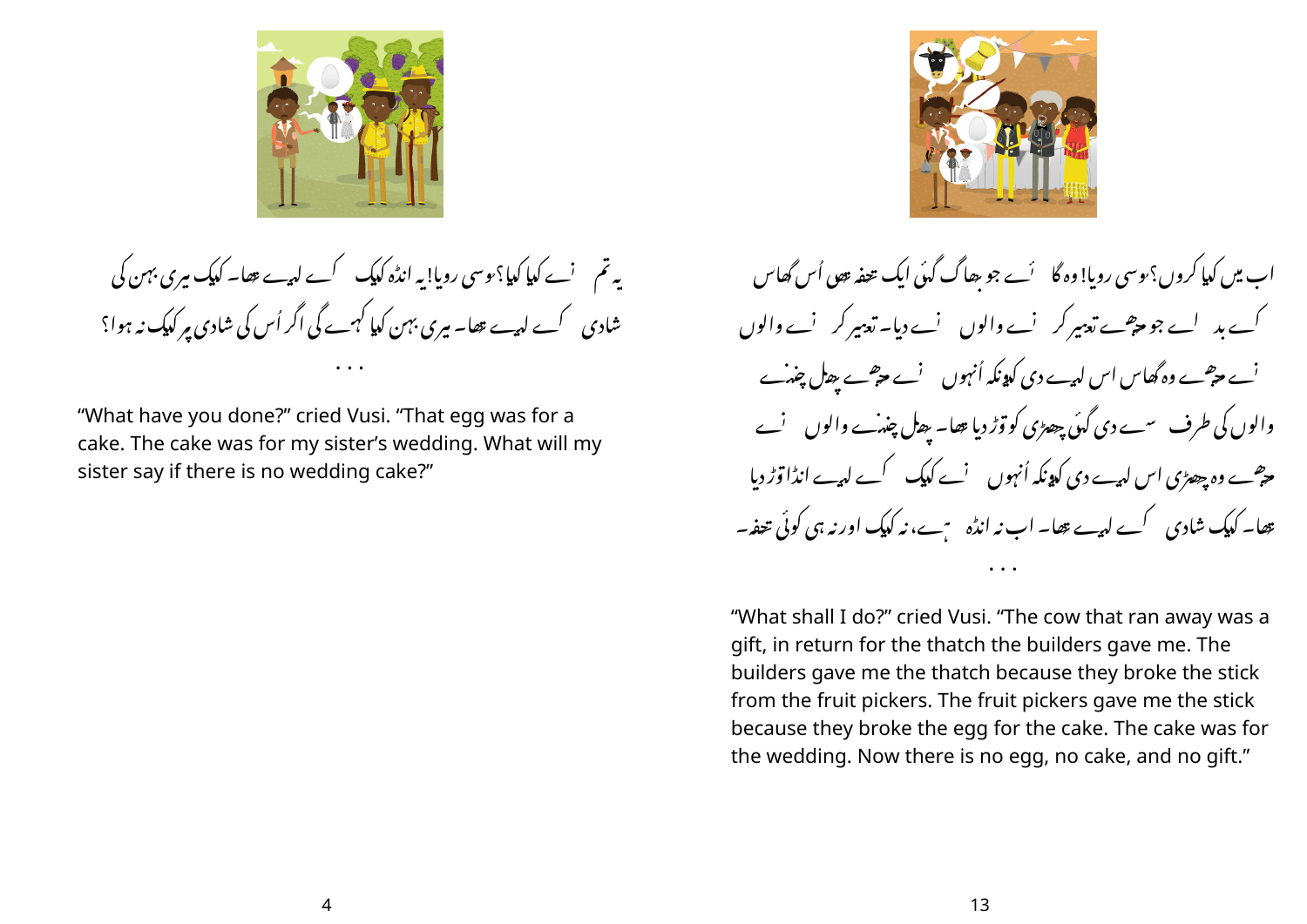

گھا جسٹا جس کے مزدرکمپوا کے بھیجے جسٹل جسٹ کھیلتھ ایک ایک مختلف کے کہتا ہے ، دی انگزی کمیتم کر مستقل کرد ک<del>ه در حد</del> مهدید مؤتمر می کرد و می کند و تخته از ایران

ventional continued on his journey. the cake, but here is a walking stick for your sister," said The boys were sorry for teasing Vusi. "We can't help with



- مستعد مسنى المعراد المراحن المناس - المجوزد— مرحمّة مشهند مزن من المثان المعلم المعنى المقرب المقدر من المحديث المحديد المحديد المحديد ندالقة تصنع لأحب العادو يدعون كآن ولياس المعارفي ورقابه والمعجل الأرابيلا

sister's wedding. The guests were already eating. Vusi got lost on his journey. He arrived very late for his But the cow ran back to the farmer at supper time. And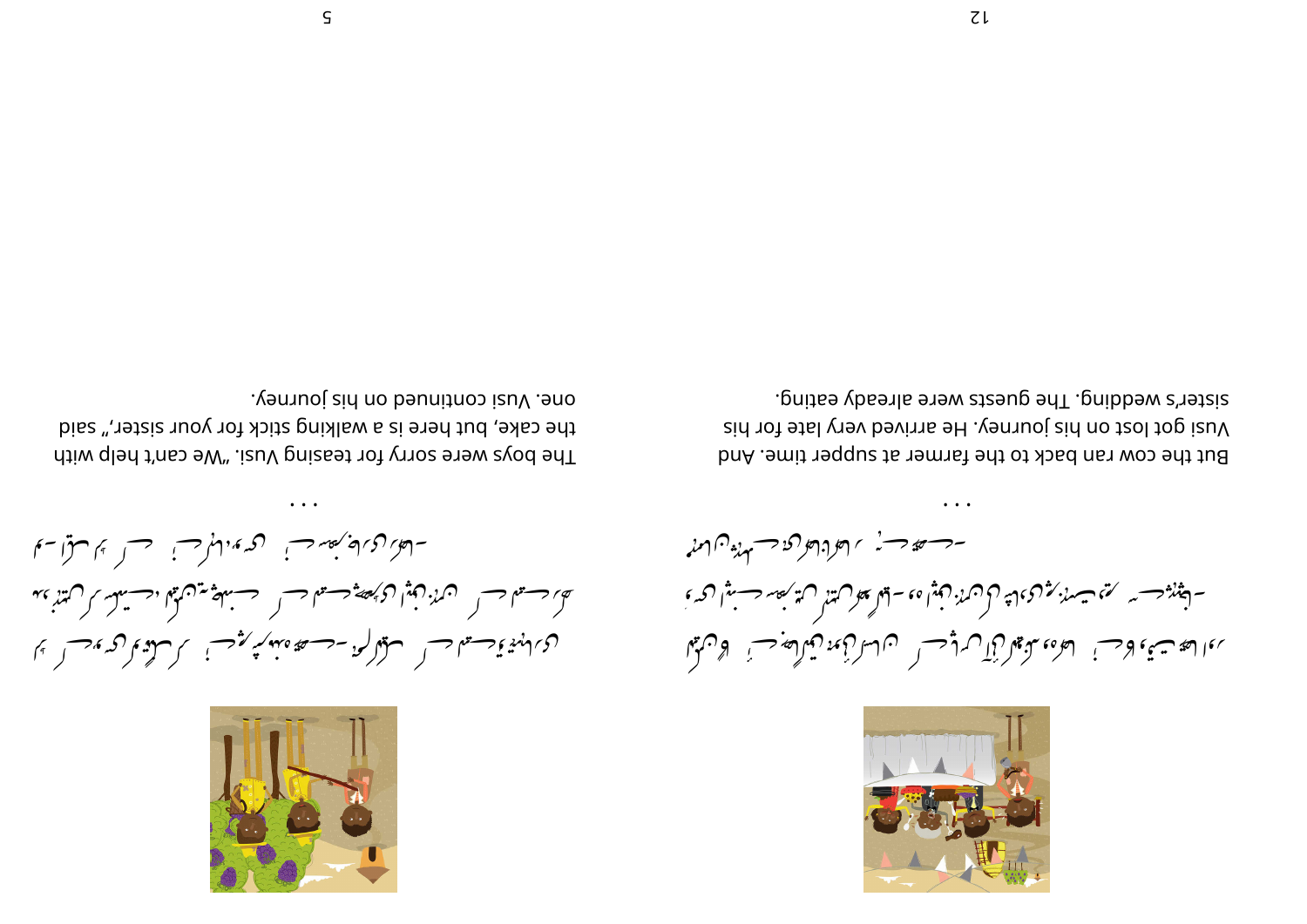

راسہ ًے میں وہ دو مردوں سے ملا جو کہ گھر تع<sup>ہ</sup>یر کر رہے تھے۔ کیا ہم یہ مص<del>نو</del>ط *جھڑی* استع<sup>ب</sup>ال کر سکتے ہیں؟ ایک ' نے وچھا؟ لدکین چھڑی گھر تع<sup>ہ</sup>یر کر نے کے لیے اتنی مصوفیط نہ بھی اور وہ ڈٹ گئی۔

Along the way he met two men building a house. "Can we use that strong stick?" asked one. But the stick was not strong enough for building, and it broke.



گا گئے ایپ الالب العی پن مِربہت شرمذہ ہوئی۔ کسان اس بات مِر راضی ہوگیا کہ سفر جاری رکھا۔

The cow was sorry she was greedy. The farmer agreed that the cow could go with Vusi as a gift for his sister. And so Vusi carried on.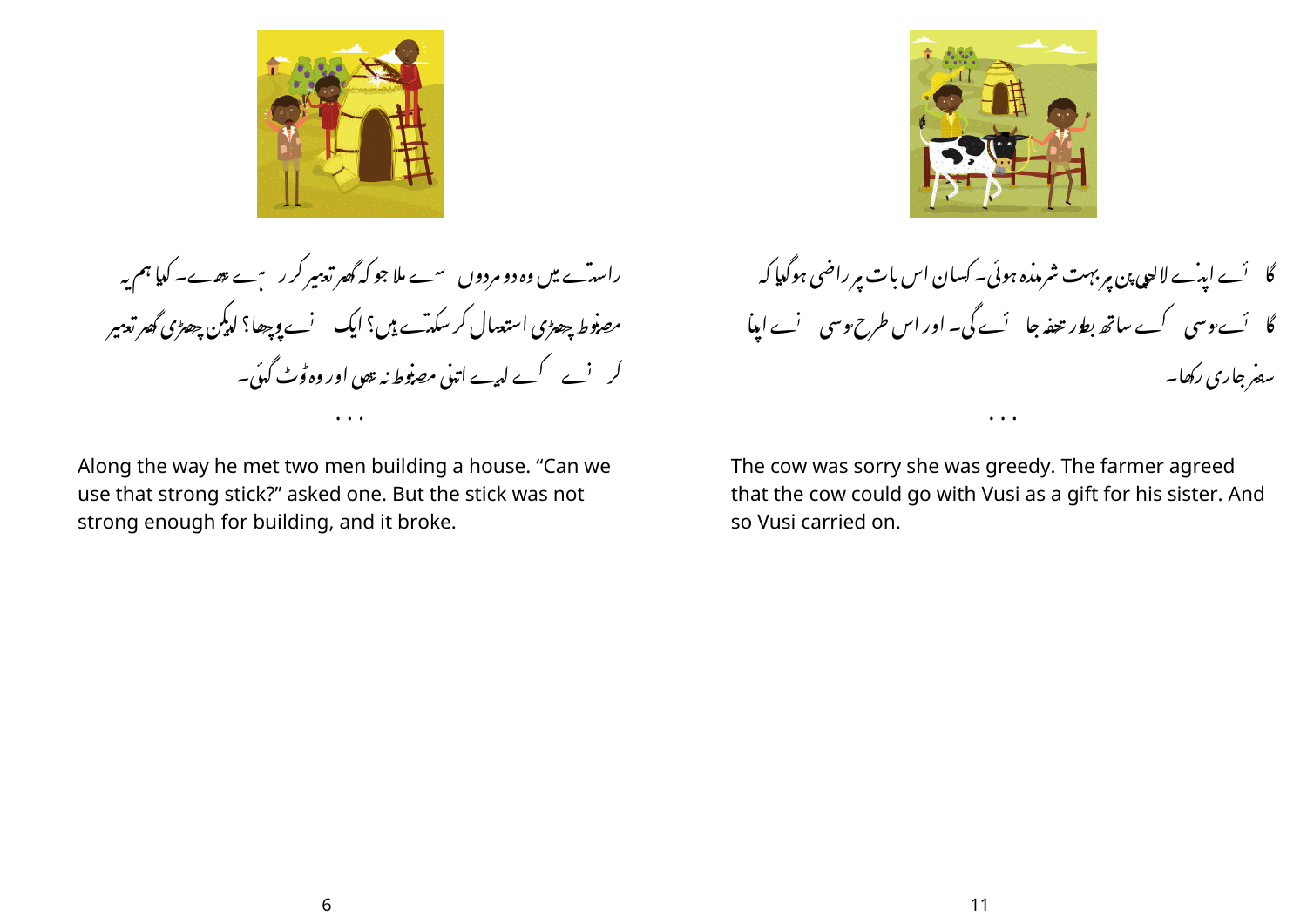

ذاكر حسسنر أثار اممنه المحمة سبعيه الإمراكلا <sup>سبب</sup> والسوقل بن دست مع پندا سرک است است است مستقل حسس السرک الرک مرز الرکته سولا - إني مجموعة الحسس المستواحب المستكمل المعلم المن مضيضة معتصرة ليست ويستصحب م الماء حسب في المصرِّ – الصيعيمة وهمدُ بركة المر*كبة مت*اقيد المحمد والأواض – المحربة المحمد

will my sister say?" wedding. Now there is no egg, no cake, and no gift. What broke the egg for the cake. The cake was for my sister's my sister. The fruit pickers gave me the stick because they "yand have you done?" cried Vusi. "That stick was a gift for



ذاكر حسنر أمرار الكركمة - جعير اكنة من المحسنية فستقرأ يتنزحسن فتمينا فسأشر وسنستنب المستصفحة المسرس فتحريج والمندر وكتف متواسقا - المحد حسس المستعمر حسن المعجمات المحركة من المجمع المجماعة المعلمة المستعمر المعلم المستعمر المعلم المستعمر سۇ يىل (مى) ھەم ھەم ھەم ھەم قىل ئاس بىل ئاھەت (ھى) ئاھى كىلىن كى بىل كىلىن كىلىن كىلىن كىلىن كىلىن كىلىن كىلىن<br>مەنبىي كىلىن كىلىن كىلىن ھەم ھەم قىل كىلىن كىلىن كىلىن كىلىن كىلىن كىلىن كىلىن كىلىن كىلىن كىلىن كىلىن كىلىن ك ں مان جسنگ کھیپ سے مہینا یہ پیمالی س<sup>7</sup>لھاہ، جسنگھ جسنا میں ان جسنا ک کتب<del>ی</del> - ہے ہیچہ جسٹم جس میں برکتر میں اور موہ اوتی مرکز میں اور جس کر یہ تھ

es/ن there is no egg, no cake, and no gift. What will my sister sister's cake. The cake was for my sister's wedding. Now gave me the stick because they broke the egg for my they broke the stick from the fruit pickers. The fruit pickers for my sister. The builders gave me the thatch because "Yild 6 zew dote?" cried Vusi. "That thatch was a gift